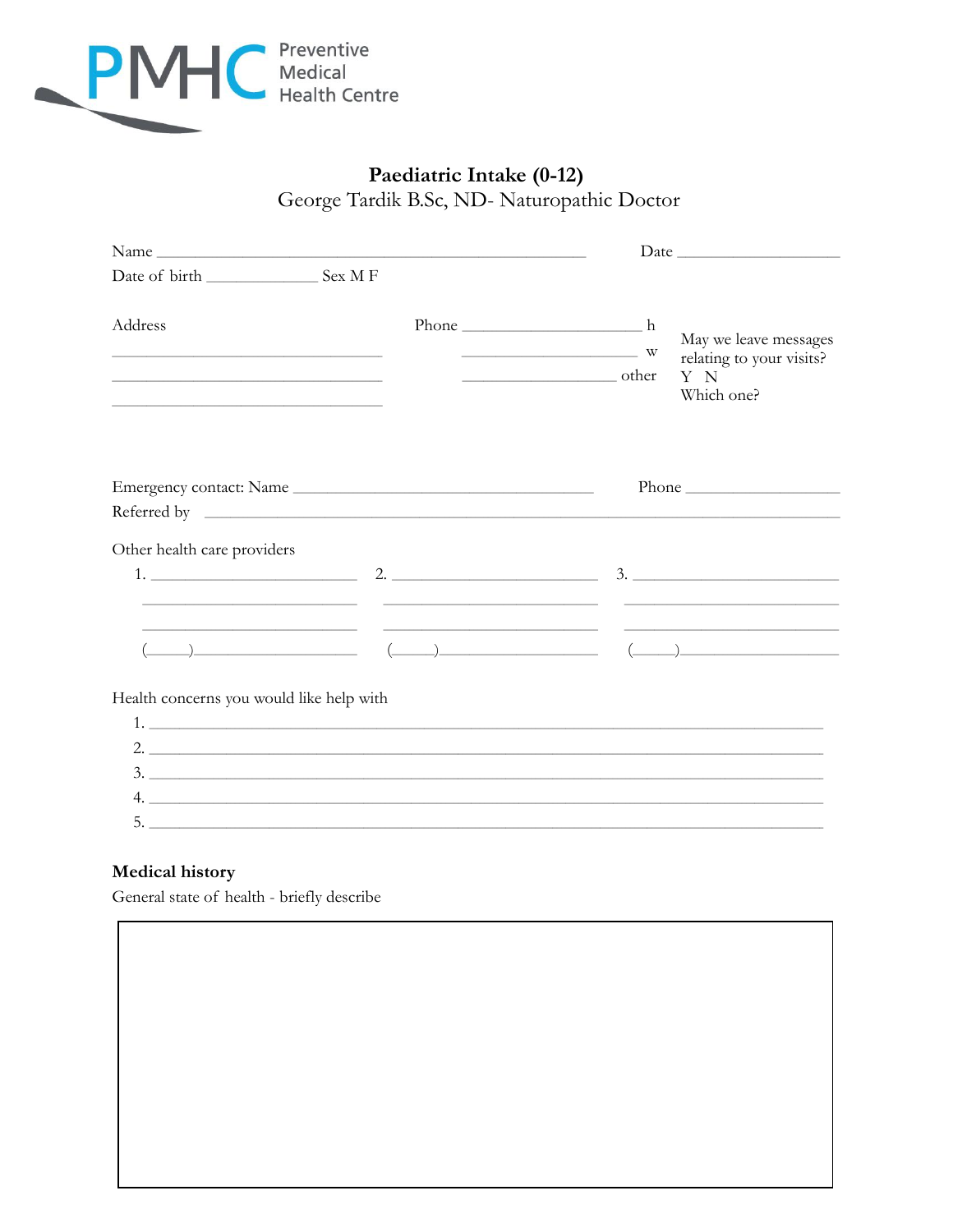Please check the following conditions, which apply, if a choice is given, please circle the appropriate one.

□ Lung Disease

| Anemia or Sickle cell                    | □ Mental Trouble/ Depression/ Anxiety          |
|------------------------------------------|------------------------------------------------|
| □ Arthritis/ Joint Disease               | $\Box$ Pneumonia                               |
| $\Box$ Blood Clots/ Phlebitis            | □ Radiation or Chemo Therapy                   |
|                                          | □ Rheumatic Fever                              |
| $\Box$ Diabetes (Type I - Juvenile)      | □ Seizures, Epilepsy                           |
|                                          | Serious Injury or Accident                     |
| $\Box$ Bleeding easily                   | □ Frequent ear infections                      |
| $\Box$ Frequent Sinusitis                |                                                |
| Gall Bladder Trouble                     | $\Box$ Insomni/problems sleeping               |
| □ Hay Fever, Allergy, Eczema             | □ Thyroid Disease                              |
| $\Box$ Hearing Loss                      | $\Box$ Tuberculosis                            |
| □ Urinary Difficulties (infection, etc.) | $\Box$ ADHD/ADD                                |
| □ Heart Murmur                           | □ Vision Problems                              |
| □ Headaches                              |                                                |
| □ High Blood Pressure                    | $\Box$ $\Box$                                  |
| □ High Cholesterol                       | $\Box \text{ Other } \underline{\hspace{2cm}}$ |
| $\Box$ Other                             |                                                |
| □ Kidney Infection/ Stones               |                                                |

□ Liver Disease, Hepatitis, etc.

Please indicate any serious conditions, illnesses or injuries, and any hospitalizations; along with approximate dates

 $\_$  ,  $\_$  ,  $\_$  ,  $\_$  ,  $\_$  ,  $\_$  ,  $\_$  ,  $\_$  ,  $\_$  ,  $\_$  ,  $\_$  ,  $\_$  ,  $\_$  ,  $\_$  ,  $\_$  ,  $\_$  ,  $\_$  ,  $\_$  ,  $\_$  ,  $\_$  ,  $\_$  ,  $\_$  ,  $\_$  ,  $\_$  ,  $\_$  ,  $\_$  ,  $\_$  ,  $\_$  ,  $\_$  ,  $\_$  ,  $\_$  ,  $\_$  ,  $\_$  ,  $\_$  ,  $\_$  ,  $\_$  ,  $\_$  ,  $\_$  ,  $\_$  ,  $\_$  ,  $\_$  ,  $\_$  ,  $\_$  ,  $\_$  ,  $\_$  ,  $\_$  ,  $\_$  ,  $\_$  ,  $\_$  ,  $\_$  ,  $\_$  ,  $\_$  ,  $\_$  ,  $\_$  ,  $\_$  ,  $\_$  ,  $\_$  ,  $\_$  ,  $\_$  ,  $\_$  ,  $\_$  ,  $\_$  ,  $\_$  ,  $\_$  ,  $\_$  ,  $\_$  ,  $\_$  ,  $\_$  ,  $\_$  ,  $\_$  ,  $\_$  ,  $\_$  ,  $\_$  ,  $\_$  ,  $\_$  , and the state of the state of the state of the state of the state of the state of the state of the state of the state of the state of the state of the state of the state of the state of the state of the state of the  $\_$  , and the state of the state of the state of the state of the state of the state of the state of the state of the state of the state of the state of the state of the state of the state of the state of the state of the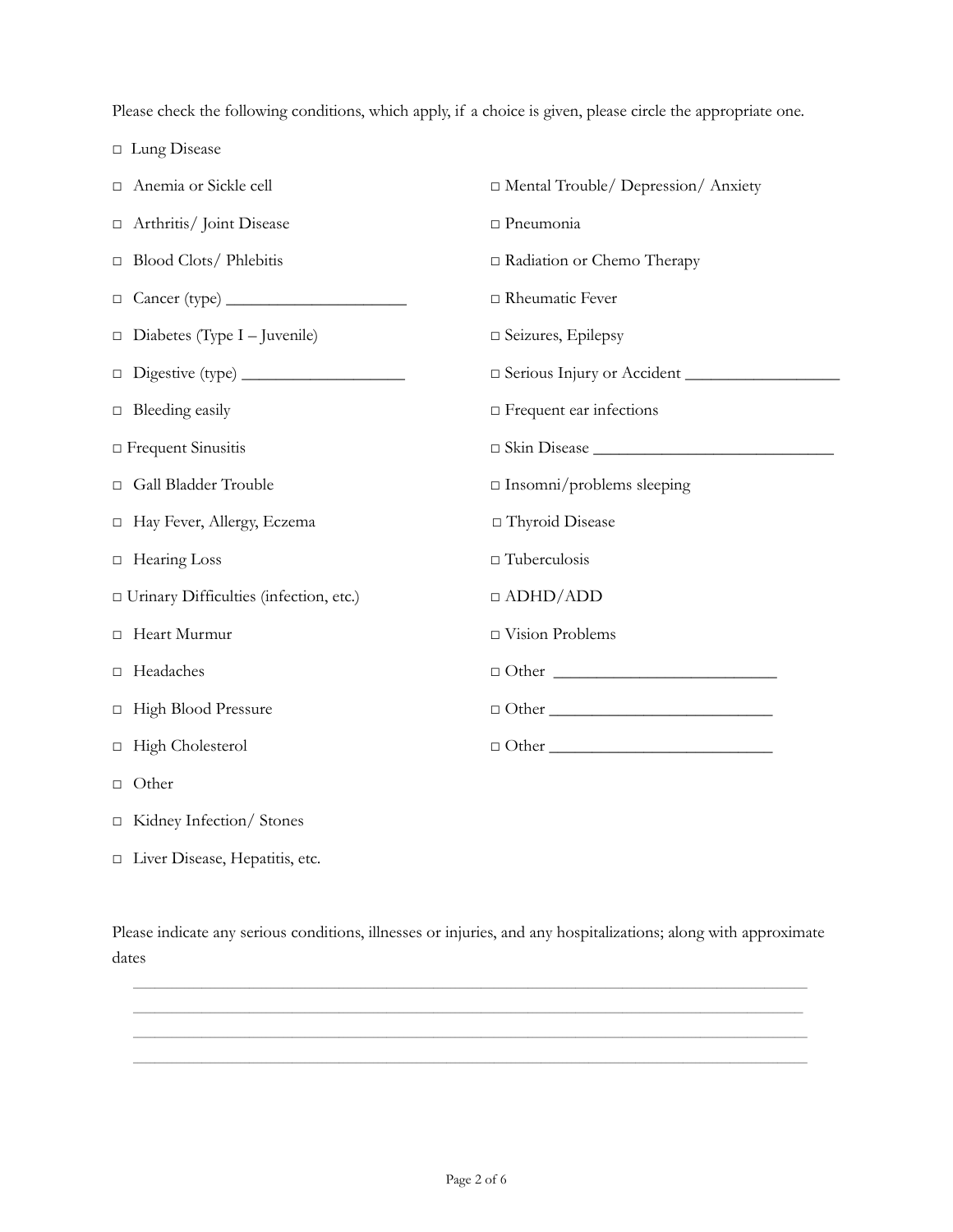## **Prescription Medications/Supplements** – please list on the table below all medications you are taking.

 $\_$  ,  $\_$  ,  $\_$  ,  $\_$  ,  $\_$  ,  $\_$  ,  $\_$  ,  $\_$  ,  $\_$  ,  $\_$  ,  $\_$  ,  $\_$  ,  $\_$  ,  $\_$  ,  $\_$  ,  $\_$  ,  $\_$  ,  $\_$  ,  $\_$  ,  $\_$  ,  $\_$  ,  $\_$  ,  $\_$  ,  $\_$  ,  $\_$  ,  $\_$  ,  $\_$  ,  $\_$  ,  $\_$  ,  $\_$  ,  $\_$  ,  $\_$  ,  $\_$  ,  $\_$  ,  $\_$  ,  $\_$  ,  $\_$  , \_\_\_\_\_\_\_\_\_\_\_\_\_\_\_\_\_\_\_\_\_\_\_\_\_\_\_\_\_\_\_\_\_\_\_\_\_\_\_\_\_\_\_\_\_\_\_\_\_\_\_\_\_\_\_\_\_\_\_\_\_\_\_\_\_\_\_\_\_\_\_\_\_\_\_\_\_\_\_\_\_\_\_\_\_\_\_\_\_\_\_\_\_\_\_\_\_\_\_\_\_\_\_\_\_\_\_\_\_\_\_\_\_\_\_\_\_\_\_\_\_\_\_\_\_\_\_\_\_\_\_\_\_\_\_\_\_\_\_\_\_\_\_\_\_\_\_\_\_\_\_\_\_\_\_\_\_

| Name of<br>Medication or<br>Product &<br>strength | How often do<br>you take this<br>medication? | How much do<br>you take for<br>each dose? | When did you<br>start taking<br>this<br>medication? | Why or what<br>medical<br>condition are<br>you taking<br>this<br>medication<br>for? | When did you<br>stop taking<br>this<br>medication?<br>And why? |
|---------------------------------------------------|----------------------------------------------|-------------------------------------------|-----------------------------------------------------|-------------------------------------------------------------------------------------|----------------------------------------------------------------|
|                                                   |                                              |                                           |                                                     |                                                                                     |                                                                |
|                                                   |                                              |                                           |                                                     |                                                                                     |                                                                |
|                                                   |                                              |                                           |                                                     |                                                                                     |                                                                |

#### Additional prescription medications or natural medicines

|                                            |                                                                                 | How many times has your child been treated with antibiotics (or provide an average per year)? |  |
|--------------------------------------------|---------------------------------------------------------------------------------|-----------------------------------------------------------------------------------------------|--|
|                                            | Did the mother of the child use any of the following during pregnancy? (circle) |                                                                                               |  |
| Aspirin Laxatives Antacids Diet pills      |                                                                                 |                                                                                               |  |
|                                            |                                                                                 |                                                                                               |  |
| Tobacco—form and amount/day                |                                                                                 |                                                                                               |  |
| Caffeine—form and amount/day               |                                                                                 |                                                                                               |  |
| Recreational drugs—what and how often ____ |                                                                                 |                                                                                               |  |

\_\_\_\_\_\_\_\_\_\_\_\_\_\_\_\_\_\_\_\_\_\_\_\_\_\_\_\_\_\_\_\_\_\_\_\_\_\_\_\_\_\_\_\_\_\_\_\_\_\_\_\_\_\_\_\_\_\_\_\_\_\_\_\_\_\_\_\_\_\_\_\_\_\_\_\_\_\_\_\_\_\_\_\_\_\_\_\_\_\_\_\_\_\_\_\_\_\_\_\_\_\_\_\_\_\_\_\_\_\_\_\_\_\_\_\_\_\_\_\_\_\_\_\_\_\_\_\_\_\_\_\_\_\_\_\_\_\_\_\_\_\_\_\_\_\_\_\_\_\_\_\_\_\_\_\_\_

 $\_$  , and the state of the state of the state of the state of the state of the state of the state of the state of the state of the state of the state of the state of the state of the state of the state of the state of the  $\_$  , and the state of the state of the state of the state of the state of the state of the state of the state of the state of the state of the state of the state of the state of the state of the state of the state of the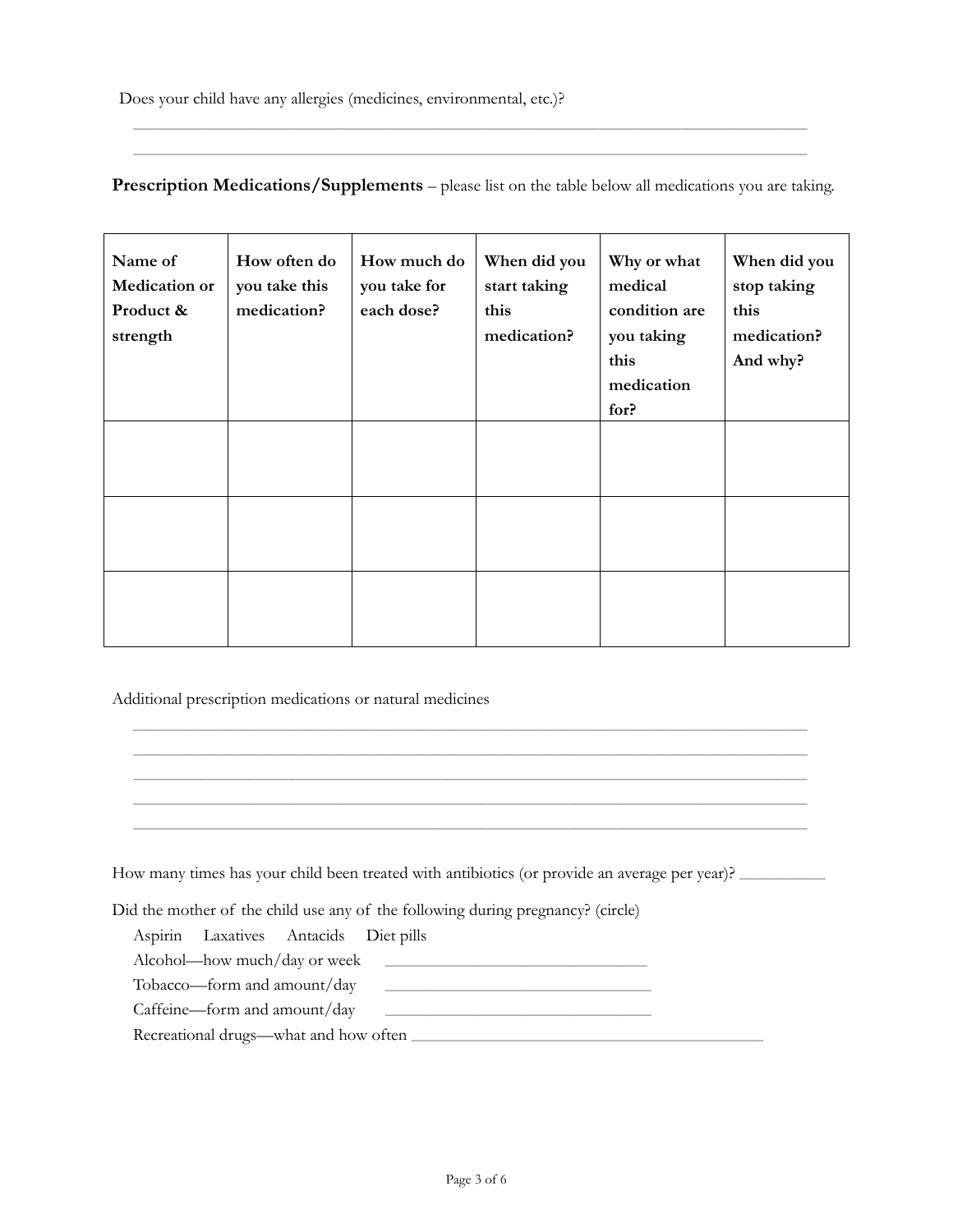Please indicate what immunizations your child has had

| $\Box$ DPT (diphtheria, pertussis, tetanus)<br>Tetanus booster; when?                                                                     | $\Box$ Haemophilus influenza B<br>$\square$ "Flu" | $\Box$ Hepatitis A<br>$\Box$ Hepatitis B |
|-------------------------------------------------------------------------------------------------------------------------------------------|---------------------------------------------------|------------------------------------------|
| $\square$ MMR (measles, mumps, rubella)                                                                                                   | $\Box$ Polio                                      | $\Box$ Smallpox                          |
|                                                                                                                                           |                                                   |                                          |
| Please indicate if any caused adverse reactions                                                                                           |                                                   |                                          |
| Does your child visit their family doctor on a regular basis? $Y / N$                                                                     |                                                   |                                          |
| Diet                                                                                                                                      |                                                   |                                          |
| Food allergies or intolerances? Please list.                                                                                              |                                                   |                                          |
|                                                                                                                                           |                                                   |                                          |
|                                                                                                                                           |                                                   |                                          |
| Dietary restrictions (religious, vegetarian, etc.)?                                                                                       |                                                   |                                          |
| Describe a typical day's diet (if the child is breastfeeding just indicate this in any of the space provided)                             |                                                   |                                          |
| <b>Breakfast</b><br><u> 1990 - Johann John Stone, markin sammen beskriuwer oan de ferskeinde fan de ferskeinde fan de ferskeinde fan </u> |                                                   |                                          |
| Lunch                                                                                                                                     |                                                   |                                          |
| Dinner<br>,我们也不会有什么。""我们的人,我们也不会有什么?""我们的人,我们也不会有什么?""我们的人,我们也不会有什么?""我们的人,我们也不会有什么?""我们的人                                                |                                                   |                                          |
| Snacks<br><u> 1989 - Johann Stoff, deutscher Stoff, der Stoff, der Stoff, der Stoff, der Stoff, der Stoff, der Stoff, der S</u>           |                                                   |                                          |
|                                                                                                                                           |                                                   |                                          |
|                                                                                                                                           |                                                   |                                          |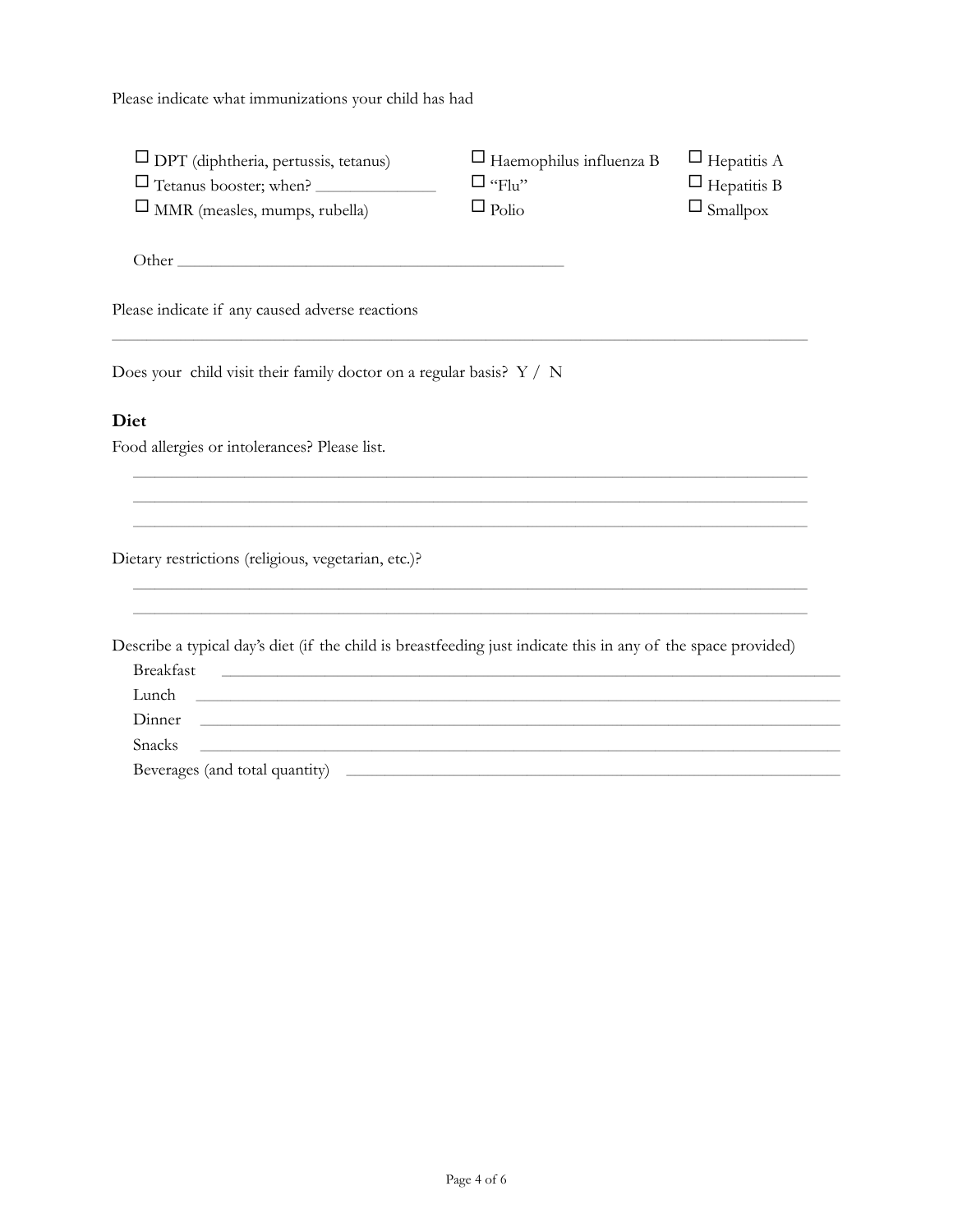### Family history

Indicate if a close relative (parent, grandparent, sibling) has had any of the following:

|                        | Who? |                      | Who? |
|------------------------|------|----------------------|------|
| Allergies              |      | Kidney disease       |      |
| Asthma                 |      | Liver Disease        |      |
| Cardiovascular disease |      | Lung Disease         |      |
| Cyst                   |      | Other mental illness |      |
| Cancer                 |      | Seizures             |      |
| Diabetes               |      | Stroke               |      |
| Digestive              |      | Thyroid Disease      |      |
| Depression             |      | Tuberculosis         |      |
| Drug                   |      | Ulcers               |      |
| abuse/alcoholism       |      |                      |      |
| <b>Easy Bleeding</b>   |      | Other                |      |
| High Blood Pressure    |      | Other                |      |
| Headaches              |      | Other                |      |

 $\Box$  I don't know my family medical history

#### Environment

Does your child have any hobbies?

Exposure to significant tobacco smoke (work, home, etc.)? Y / N

Frequently exposed to animals (work, pets, etc.)? Y / N

How is your home heated?

Regularly exposed to toxins or other hazards (home, hobbies, etc.)? Please describe.

How would you describe the emotional climate of your home?

How stressful is school for them, or other aspects of their life? How well do they handle these stresses?